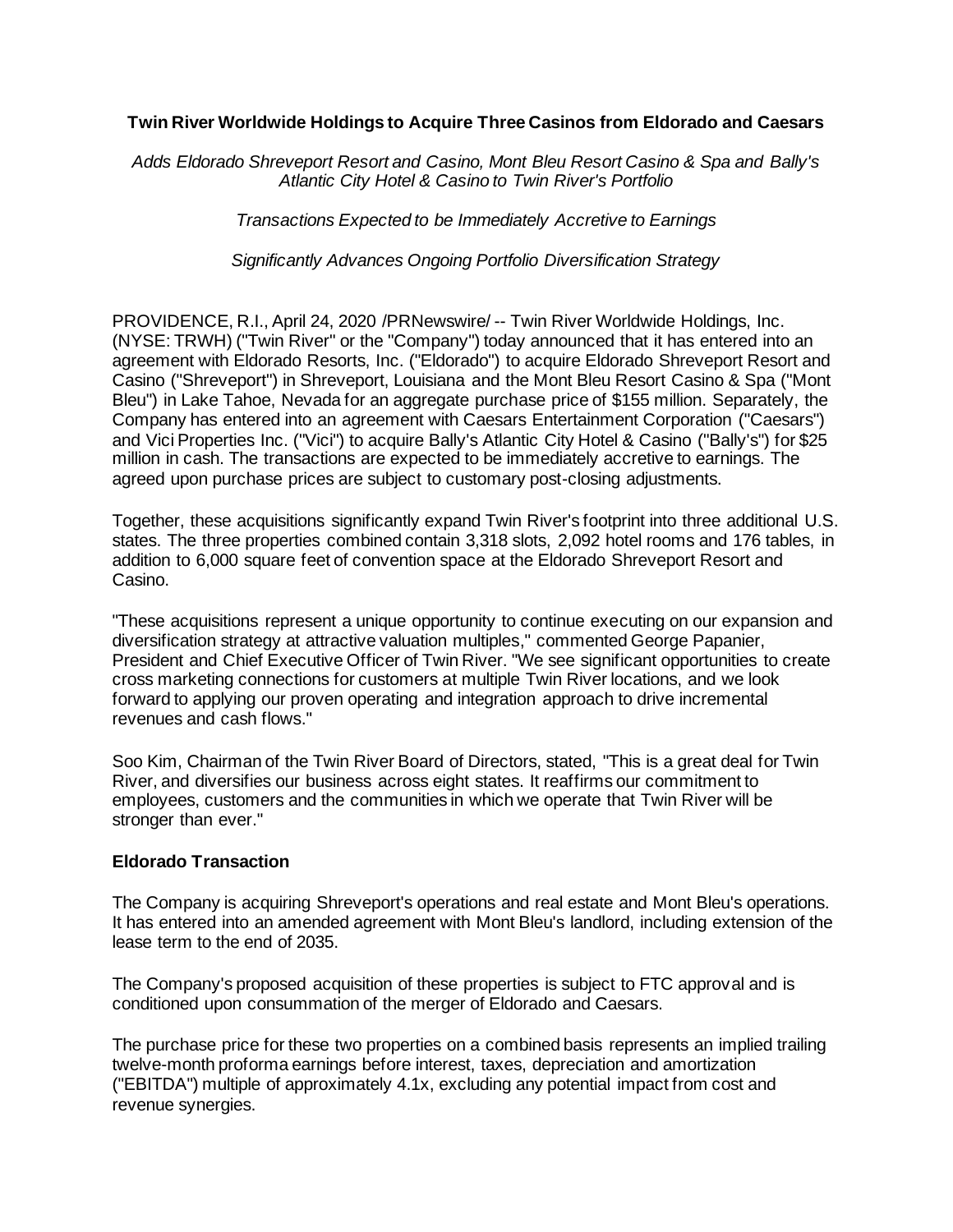## **Caesars Transaction**

Twin River's agreement with Caesars and Vici is structured as an asset purchase, covering certain assets of Bally's and the property on which they are operated. The Company will also acquire the license to build out a sports book and launch online sports betting and I-Gaming.

The Bally's purchase price represents an implied trailing twelve-month EBITDA multiple of approximately 2.1x, excluding any potential impact from cost and revenue synergies.

## **Property Details**

- Shreveport is located in Shreveport, Louisiana. The property consists of approximately 1,400 slots, 54 tables, 403 hotel rooms and 6,000 sf of convention space.
- Mont Bleu is located in Lake Tahoe, Nevada and features approximately 418 slots, 17 tables and 438 hotel rooms.
- Bally's is located in Atlantic City, New Jersey, with a prominent location in the center of the Atlantic City boardwalk. The property includes 1,500 slots, 105 tables and 1,251 hotel rooms.

"Despite the uncertainties presented by the current health crisis, we continue to execute our strategy to position Twin River for long-term growth and profitability," Papanier added. "Completion of these transactions will meaningfully enhance our financial profile, while strengthening our presence in a number of key geographic markets."

### **Transaction Financing**

The Company plans to fund the transactions with a combination of cash on hand and the expected upsizing of the Company's existing credit facility.

The Shreveport and Mont Bleu transaction is expected to close in the first half of 2021 and the Bally's transaction is expected to close in late 2020 or early 2021, subject to receipt of FTC and gaming regulatory approvals, financing and other customary closing conditions.

### **Advisors**

Citizens Bank and Jones Day were Twin River's financial and legal advisors.

### **About Twin River**

Twin River Worldwide Holdings, Inc. owns and manages seven casinos, two in Rhode Island, one in Mississippi, one in Delaware, and three casinos as well as a horse racetrack that has 13 authorized OTB licenses in Colorado. Properties include Twin River Casino Hotel (Lincoln, RI), Tiverton Casino Hotel (Tiverton, RI), Hard Rock Hotel & Casino (Biloxi, MS), Dover Downs Hotel & Casino (Dover, DE), Golden Gates Casino (Black Hawk, CO), Golden Gulch Casino (Black Hawk, CO), Mardi Gras Casino (Black Hawk, CO), and Arapahoe Park racetrack (Aurora, CO). Its casinos range in size from 695 slots and 17 table games combined for its Colorado facilities to properties with over 4,100 slots, approximately 125 table games, and 48 stadium gaming positions, along with hotel and resort amenities. Its shares are traded on the New York Stock Exchange under the ticker symbol "TRWH."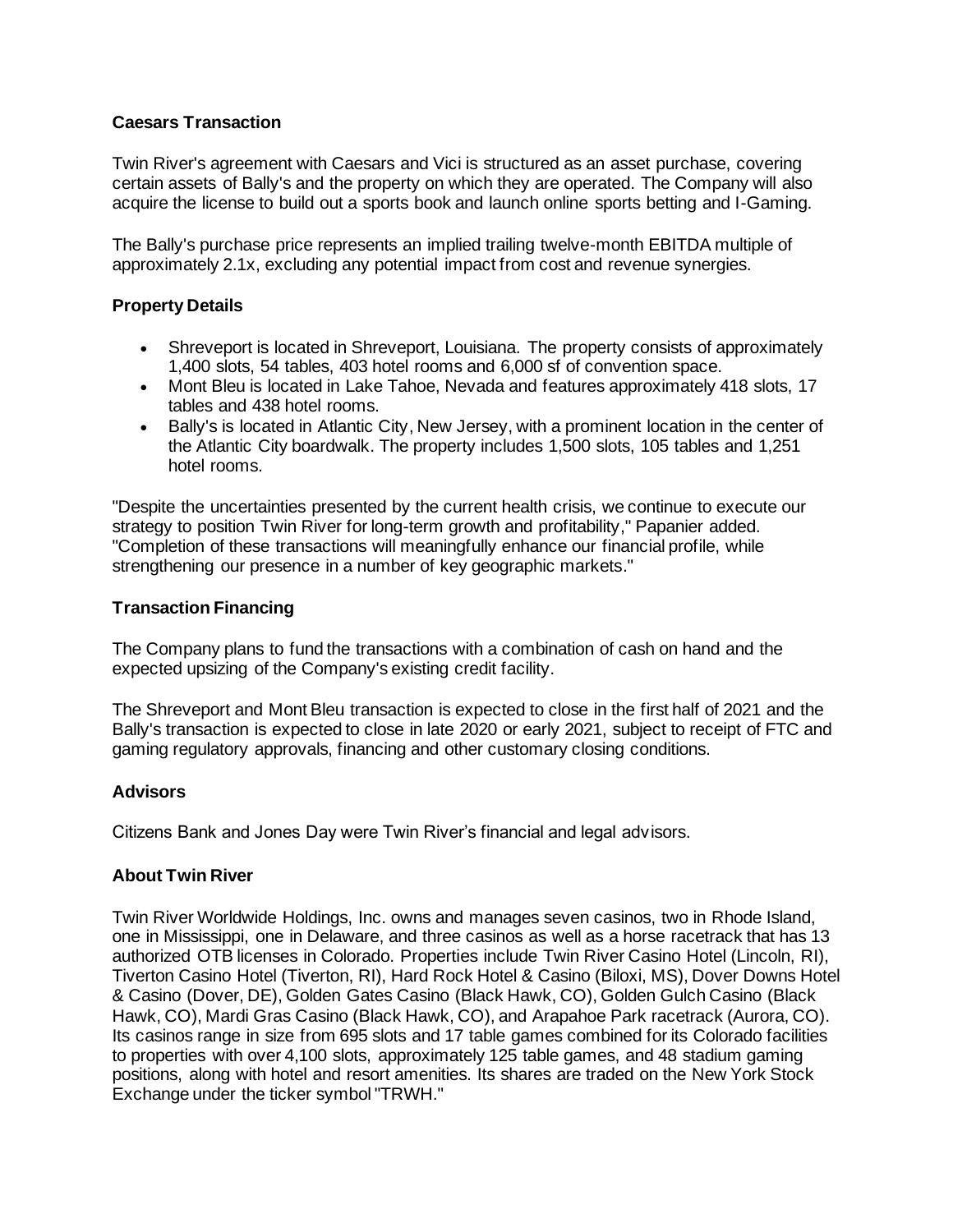#### **Forward-Looking Statements**

This communication contains "forward-looking" statements as that term is defined in Section 27A of the Securities Act of 1933, as amended, Section 21E of the Securities Exchange Act of 1934, as amended and the Private Securities Litigation Reform Act of 1995. All statements, other than historical facts, including future financial and operating results and the Company's plans, objectives, expectations and intentions, legal, economic and regulatory conditions are forward-looking statements.

Forward-looking statements are sometimes identified by words like "may," "will," "should," "potential," "intend," "expect," "endeavor," "seek," "anticipate," "estimate," "overestimate," "underestimate," "believe," "could," "project," "predict," "continue," "target" or other similar words or expressions. Forward-looking statements are based upon current plans, estimates and expectations that are subject to risks, uncertainties and assumptions. Should one or more of these risks or uncertainties materialize, or should underlying assumptions prove incorrect, actual results may vary materially from those indicated or anticipated by such forward-looking statements. The inclusion of such statements should not be regarded as a representation that such plans, estimates or expectations will be achieved. Important factors that could cause actual results to differ materially from such plans, estimates or expectations include, among others, (1) that one or more closing conditions to the proposed transactions, including certain regulatory approvals, may not be satisfied or waived, on a timely basis or otherwise, including that a governmental entity may prohibit, delay or refuse to grant approval for the consummation of the proposed transactions or may require conditions, limitations or restrictions in connection with such approvals; (2) the risk that the proposed transactions may not be completed on the terms or in the time frame expected, or at all; (3) unexpected costs, charges or expenses resulting from the proposed transactions; (4) the occurrence of any event that could give rise to the termination of the proposed transactions, including under circumstances that require the Company to pay a reverse termination fee; (5) risks related to the acquisition of the acquired companies and the integration of the businesses and assets acquired; (6) the financial performance of the acquired companies; (7) potential adverse reactions or changes to business or employee relationships, including those resulting from the completion of the proposed transactions; (8) the possibility that the anticipated operating results and other benefits of the proposed transactions are not realized when expected or at all; (9) local risks including proximate competition, potential competition, legislative risks and local relationships; (10) risks associated with increased leverage from the proposed transactions; (11) the inability of the Company to obtain financing for the proposed transactions; (12) uncertainty surrounding the ongoing COVID-19 outbreak and duration of time Twin River is required to close facilities, (13) customer responses when facilities are reopened, and (14) other risk factors as detailed under Part I. Item 1A. "Risk Factors" of the Company's Annual Report on Form 10-K for the fiscal year ended December 31, 2019 as filed with the Securities and Exchange Commission on March 13, 2020. The foregoing list of important factors is not exclusive. Any forward-looking statements speak only as of the date of this communication. The Company does not undertake any obligation to update any forward-looking statements, whether as a result of new information or development, future events or otherwise, except as required by law. Readers are cautioned not to place undue reliance on any of these forward-looking statements.

#### **Investor Contact**

Steve Capp Executive Vice President and Chief Financial Officer